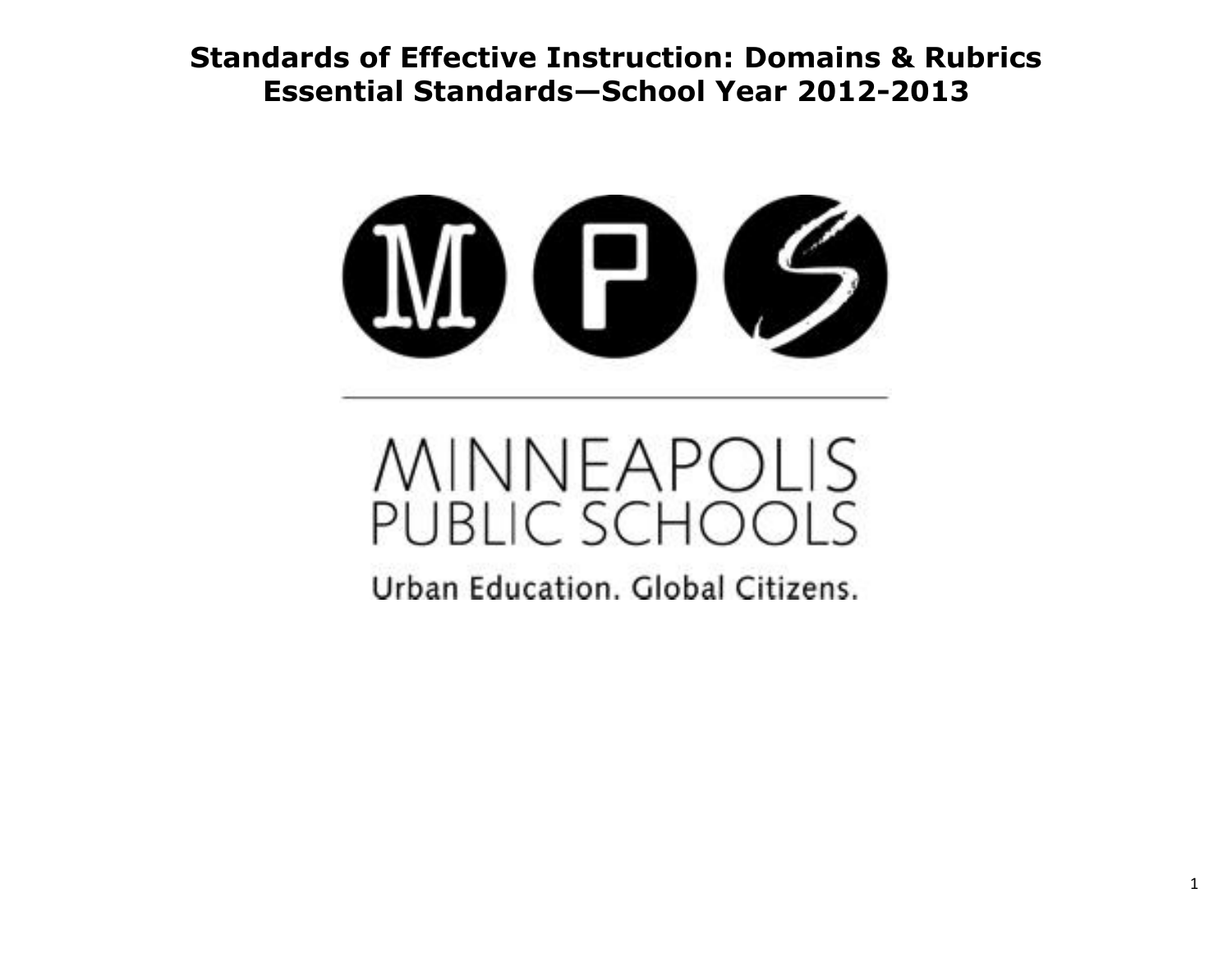The MPS Standards of Effective Instruction are separated into four Domains. Each Domain has a set of rubrics that further illustrates accomplished teaching for that Domain. The rubric has four descriptors used with each domain defining levels of effectiveness: *Requires Attention, Developing, Proficient, or Exemplary* – and to help the teacher better understand the development of their practice.

## **DOMAIN 1: PLANNING AND PREPARATION**

## **Indicator A: Learning targets aligned with standards and student data inform planning**

- *i. Plans units and lessons effectively*
- *ii. Selects learning targets and activities*
- *iii. Applies content knowledge and knowledge of how students learn*
- *iv. Uses student data to inform planning*

#### **Indicator B: Uses content, resources and student knowledge to design coherent instruction**

- *i. Designs coherent instruction*
- *ii. Creates interdisciplinary and extended learning experiences*
- *iii. Uses available resources and technology*
- *iv. Designs culturally relevant instructional strategies*

#### **Indicator C: Plans for assessment and differentiation**

- *i. Plans formative and summative assessments*
- *ii. Plans for differentiation*

#### **DOMAIN 2: CLASSROOM ENVIRONMENT**

## **Indicator A: Creates a respectful classroom culture of trust, safety and high expectations**

- *i. Creates a safe learning environment*
- *ii. Establishes a culture of learning*
- *iii. Creates a culture of persistence*

## **Indicator B: Establishes and maintains clear expectations for classroom and behavior management**

- *i. Establishes and maintains classroom routines and procedures*
- *ii. Monitors and provides feedback on student behavior*

#### **DOMAIN 3: CLASSROOM INSTRUCTION**

#### **Indicator A: Communicates learning targets and content effectively**

- *i. Uses content to promote learning*
- *ii. Communicates learning targets and content*

## **Indicator B: Facilitates activities and discussions that promote high cognitive engagement**

- *i. Uses instructional strategies to engage students*
- *ii. Uses questioning and discussion techniques*
- *iii. Groups strategically*
- *iv. Uses appropriate pacing and structure*

## **Indicator C: Uses varied assessment techniques to advance student learning**

- *i. Uses formative assessments to inform instruction*
- *ii. Provides feedback to advance learning*
- *iii. Promotes student self-assessment*

## **Domain 4: PROFESSIONAL RESPONSIBILITIES**

#### **Indicator A: Uses reflection, self-assessment, and feedback to improve instruction**

- *i. Uses self reflection to improve instruction*
- *ii. Uses feedback to improve instruction*

## **Indicator B: Engages in professional development and collaboration with colleagues to promote a productive learning environment**

- *i. Participates in professional development*
- *ii. Collaborates with colleagues*
- *iii. Contributes to school and district culture for learning*

#### **Indicator C: Maintains responsibilities and communication with families**

- *i. Ethical conduct*
- *ii. Record keeping*
- *iii. Organization and timeliness*
- *iv. Communicates with families*
- *v. Multi-cultural, cultural and linguistic understanding*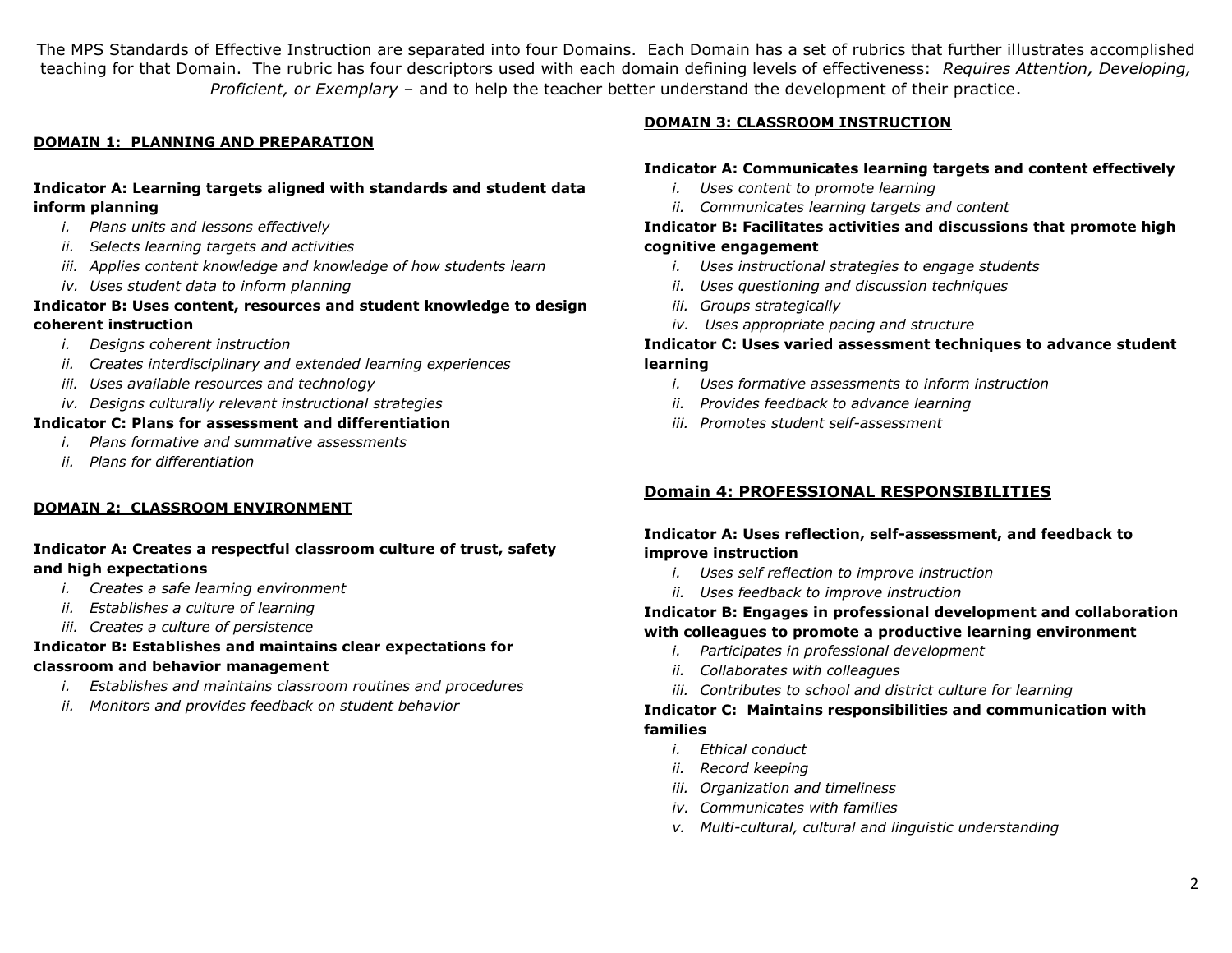## **Rubrics: Levels of Effectiveness**

- I. *Requires Attention –* Teacher relies on *ongoing* assistance and support to complete daily responsibilities. Teacher has difficulty internalizing effective teaching practices.
- II. *Developing –* Teacher is moving toward self-direction and independence. The teacher understands effective teaching practices and is beginning to directly apply knowledge and skill to planning, instruction and/or assessment.
- III. *Proficient –* Teacher is able to teach independently, internalizes feedback and easily applies what she/he is learning about teaching. The teacher is beginning to move beyond the classroom in developing teaching skill, forming collegial relationships and may be seen as an instructional leader among peers. The teacher plans and delivers lessons that involve the students in constructing their own learning and engages them in thinking and 21<sup>st</sup> century skills.
- IV. **Exemplary** Teacher consistently and effectively excels in areas of teaching, professional growth, reflection, action research and pedagogical skills. The teacher at this level continually engages families and the broader community in the learning process. The teacher is often seen as an instructional leader among peers. **The teacher engages students in an active role in the design and implementation of classroom system, rituals, and routines.**

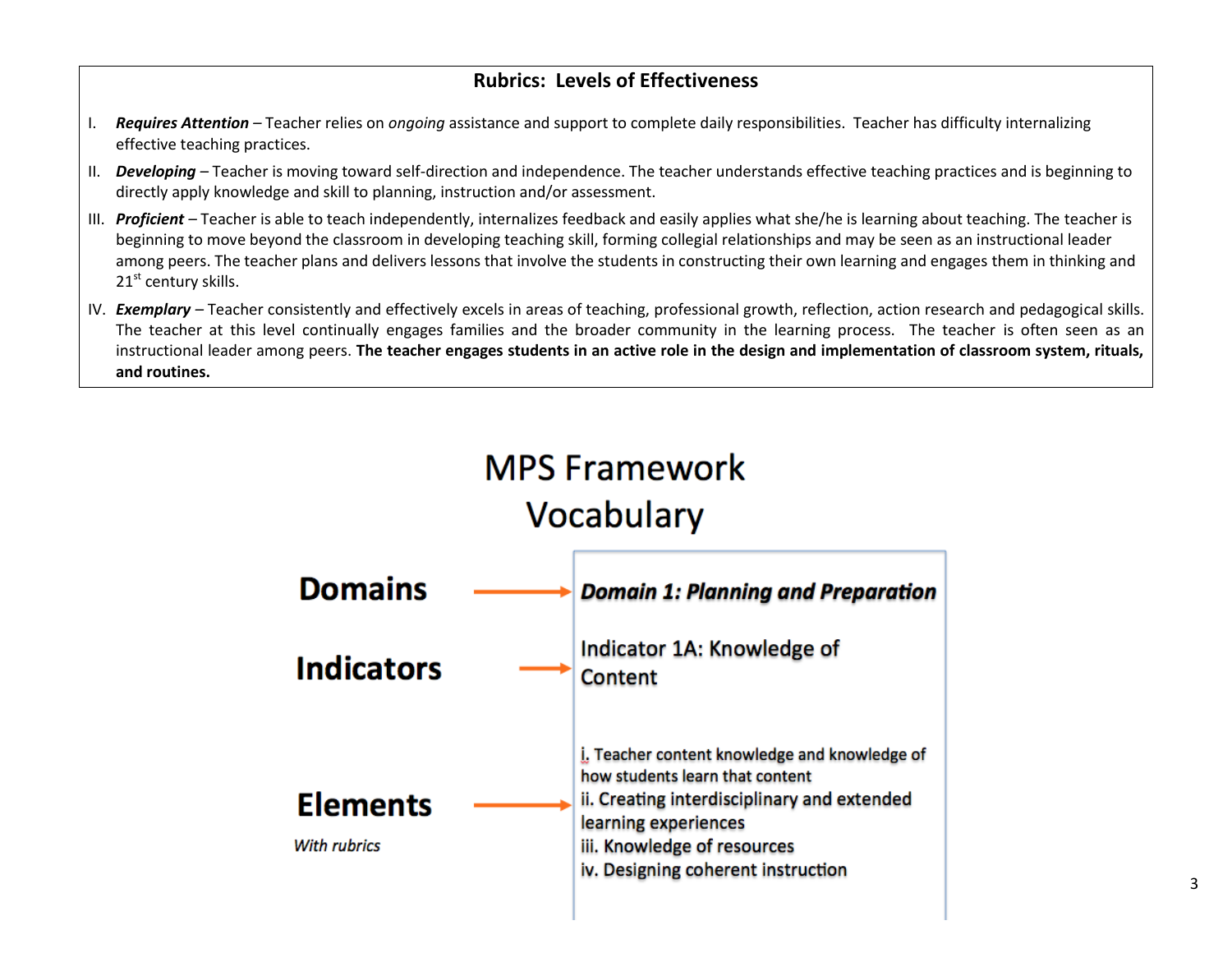# **Domain 1: Planning and Preparation**

*The teacher develops a comprehensive instructional sequence.*

## **INDICATOR 1A: What will you teach?**

## **Learning targets aligned with standards and student data inform planning**

| <b>Elements</b>                                                                      | <b>Requires Attention</b>                                                                                                                                                       | <b>Developing</b>                                                                                                                                                                                                              | <b>Proficient</b>                                                                                                                                                                                                                                                                          | <b>Exemplary</b>                                                                                                                                                                                                                                                                                                                                             |
|--------------------------------------------------------------------------------------|---------------------------------------------------------------------------------------------------------------------------------------------------------------------------------|--------------------------------------------------------------------------------------------------------------------------------------------------------------------------------------------------------------------------------|--------------------------------------------------------------------------------------------------------------------------------------------------------------------------------------------------------------------------------------------------------------------------------------------|--------------------------------------------------------------------------------------------------------------------------------------------------------------------------------------------------------------------------------------------------------------------------------------------------------------------------------------------------------------|
| i. Plans units<br>and lessons<br>effectively                                         | There is no evidence of<br>planning daily, weekly<br>and/or unit instruction.                                                                                                   | Daily, weekly and/or unit<br>planning is inconsistent.                                                                                                                                                                         | Daily, weekly and/or unit planning is<br>consistent and builds on students' prior<br>knowledge and experience.                                                                                                                                                                             | Daily, weekly and unit planning is consistent,<br>thorough and builds on students' prior knowledge<br>and experience.                                                                                                                                                                                                                                        |
| ii. Selects<br>learning<br>targets and<br>activities                                 | Learning targets* are<br><b>unconnected</b> to content<br>and MN standards, or are<br>stated as activities.<br>Learning activities are not<br>aligned with learning<br>targets. | Learning targets* are<br>connected to learning activities<br>and MN standards.<br>Learning activities are aligned<br>with learning targets. Learning<br>activities include limited<br>opportunities for students to<br>engage. | Learning targets* are clearly connected<br>to learning activities and MN standards<br>and are stated in terms of student<br>learning.<br>Learning activities are aligned with<br>learning targets. Learning activities<br>include <b>multiple opportunities</b> for<br>students to engage. | Learning targets* are clearly connected to<br>learning activities and MN standards and are<br>stated in terms of student learning. Learning<br>targets and activities reflect different types<br>of learning.<br>Learning activities are aligned with learning<br>targets. Learning activities include a variety of<br>opportunities for students to engage. |
| iii. Applies<br>content<br>knowledge<br>and<br>knowledge of<br>how students<br>learn | Teacher's knowledge of<br>content is limited, which<br>is demonstrated by content<br>errors.                                                                                    | Teacher's knowledge of content<br>and how students learn the<br>content is generally accurate,<br>but limits teacher's ability to<br>anticipate common student<br>misconceptions.                                              | Teacher's knowledge of content and how<br>students learn the content is <b>accurate</b><br>and current, allowing teacher to<br>anticipate common student<br>misconceptions.                                                                                                                | Teacher's extensive and current knowledge of<br>content and how students learn that content is<br>evident, allowing teacher to anticipate common<br>student misconceptions.<br>Teacher plans ways for students to assume<br>responsibility for their own learning.                                                                                           |
| iv. Uses<br>student data<br>to inform<br>planning                                    | There is <b>no evidence</b> that<br>the lesson design or<br>learning targets have been<br>informed by previous<br>student data/work.                                            | The learning targets and lesson<br>design have been informed by<br>an analysis of classroom/grade-<br>level student data/work.                                                                                                 | The learning targets and lesson design<br>have been informed by an analysis of<br>classroom/grade and <i>individual</i> student<br>data/work.                                                                                                                                              | The learning targets and lesson design have been<br>informed by an extensive analysis of<br>classroom/grade and individual student<br>data/work.                                                                                                                                                                                                             |

*\*Learning targets are statements of intended learning based on standards which teachers craft to guide the teaching and learning process and to engage, support and hold students accountable for their learning.*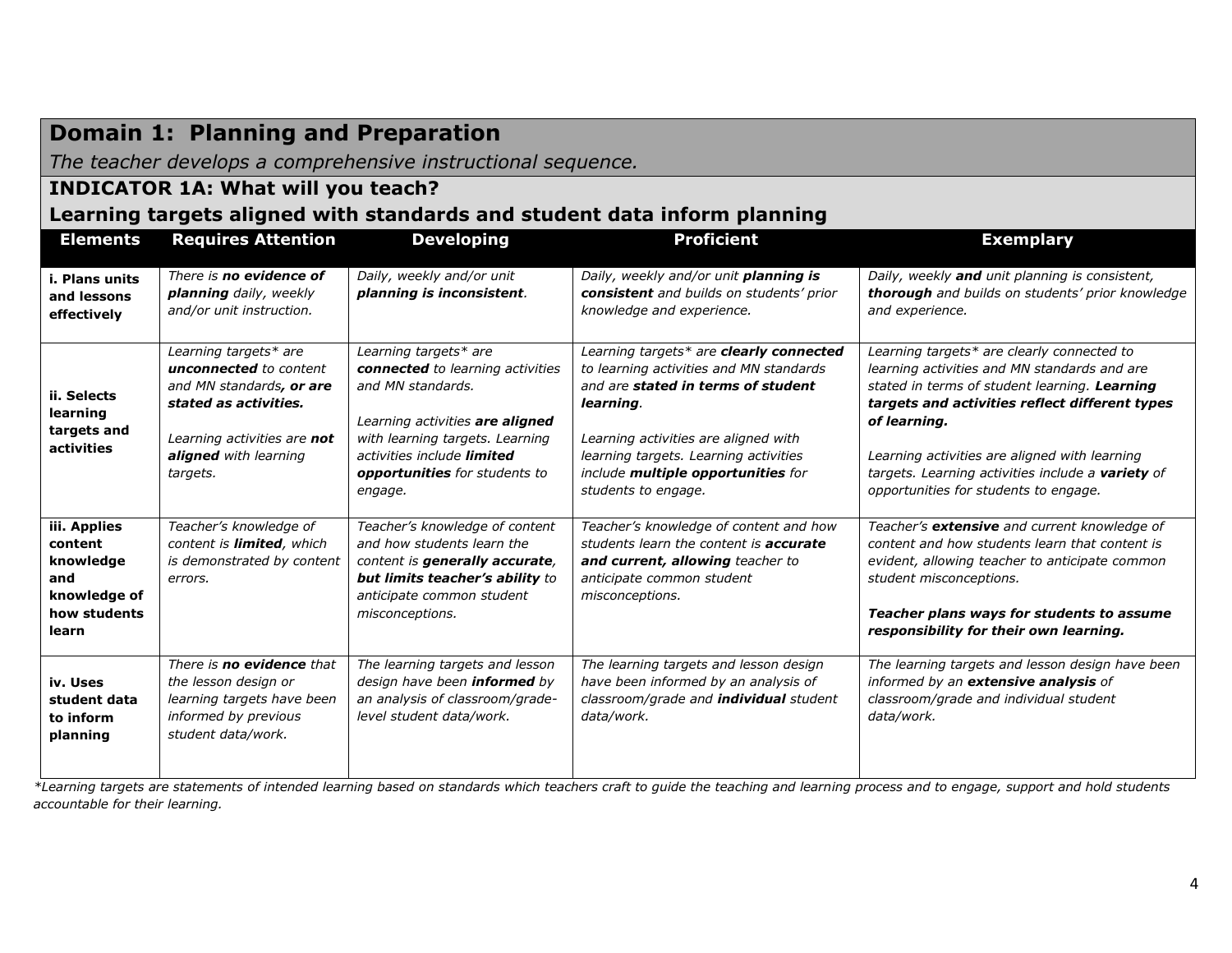# **INDICATOR 1B: How will you teach the lesson? Uses content, resources and student knowledge to design coherent instruction**

| <b>Elements</b>                                                             | <b>Requires Attention</b>                                                                                                                                                                                                      | <b>Developing</b>                                                                                                                                                                                                                                                                              | <b>Proficient</b>                                                                                                                                                                                                                                                                                                                   | <b>Exemplary</b>                                                                                                                                                                                                                                                                                                                                                                                                                                                            |
|-----------------------------------------------------------------------------|--------------------------------------------------------------------------------------------------------------------------------------------------------------------------------------------------------------------------------|------------------------------------------------------------------------------------------------------------------------------------------------------------------------------------------------------------------------------------------------------------------------------------------------|-------------------------------------------------------------------------------------------------------------------------------------------------------------------------------------------------------------------------------------------------------------------------------------------------------------------------------------|-----------------------------------------------------------------------------------------------------------------------------------------------------------------------------------------------------------------------------------------------------------------------------------------------------------------------------------------------------------------------------------------------------------------------------------------------------------------------------|
| i. Designs<br>coherent<br>instruction                                       | Teaching strategies<br>and/or learning activities<br>are <i>unsupportive</i> of the<br>learning targets.<br>Instructional groups do<br>not support the learning<br>$target(s)$ .                                               | Teaching strategies and/or<br>learning activities support the<br>learning targets, however may<br>be unorganized or lacking<br>coherence.<br>Instructional groups partially<br>support the learning target(s).                                                                                 | Teaching strategies and learning<br>activities support the learning targets,<br>are well organized and designed to<br>facilitate student construction of<br>knowledge.<br>Instructional groups support the<br>learning target(s) and are planned to<br>increase cognition.                                                          | Teaching strategies and learning activities support<br>the learning targets, are well organized and<br>designed to facilitate student construction of<br>knowledge.<br>Instructional groups support the learning targets,<br>are planned to increase cognition and give<br>students ownership of learning.                                                                                                                                                                  |
| ii. Creates<br>interdisciplinary<br>and extended<br>learning<br>experiences | No attempt to create<br><b>connections</b> to other<br>content areas or<br>disciplines.<br>When homework is<br>assigned, it is<br>unsupportive of and/or<br>not related to the<br>intended learning<br>targets                 | <b>Limited connections</b> are made<br>to other content<br>areas/disciplines.<br>When homework is assigned, it<br>emphasizes task completion<br>or compliance and lacks clear<br>connections to the intended<br>learning targets                                                               | <b>Connections</b> with other content/areas<br>disciplines are evident, including<br>integration of technology, reading,<br>writing, and/or math across the<br>curriculum.<br>When homework is assigned, it expands<br>students' understanding of the<br>content and helps them reach<br>mastery of one or more learning<br>targets | Connections with other content areas/disciplines<br>are evident, including integration of technology,<br>reading, writing, and/or math across the<br>curriculum. Opportunities to extend learning<br>that connect to other content<br>areas/disciplines and community life are<br>provided.<br>When homework is assigned it is relevant,<br>expands understanding of the content, helps<br>students master intended learning targets, and<br>includes choices for students. |
| iii. Uses<br>available<br>resources and<br>technology                       | Teacher does not utilize<br>available resources.<br>There is <b>little or no use</b><br>of available technology<br>and/or other resources<br>beyond the core<br>resources that may be<br>appropriate to the lesson.            | Teacher makes use of relevant<br>resources within the school,<br>district and/or community.<br>Teacher uses technology to<br>present information to students,<br>but does not use technology<br>to promote deeper<br>engagement. Resources<br>beyond core resources are<br>minimally accessed. | Teacher makes use of relevant resources<br>within the school, district and/or<br>community.<br>Use of technology and other resources<br>promotes increased cognitive<br>engagement, deeper conceptual<br>understanding.                                                                                                             | Teacher makes use of a variety of relevant<br>resources within the school, district and/or<br>community showing extensive knowledge of<br>resources for learning.<br>Use of technology and other resources promotes<br>increased cognitive engagement, deeper<br>conceptual understanding. In addition, students<br>have opportunity to use and adapt<br>technology to enrich their understanding of<br>the content.                                                        |
| iv. Designs<br>culturally<br>relevant*<br>instructional<br>strategies       | Learning activities and/or<br>instructional strategies<br>demonstrate a<br>misunderstanding/<br>misapplication of<br>students' skills, interests,<br>cultural backgrounds,<br>language proficiency<br>and/or exceptionalities. | Learning activities and<br>instructional strategies are<br>informed by some of the<br>following: knowledge of<br>students' skills, interests,<br>cultural backgrounds, language<br>proficiency and/or<br>exceptionalities.                                                                     | Learning activities and instructional<br>strategies are informed by knowledge of<br>students' skills, interests, cultural<br>backgrounds, language proficiency and<br>exceptionalities.                                                                                                                                             | Learning activities and instructional strategies are<br>informed by knowledge of students' skills,<br>interests, cultural backgrounds, language<br>proficiency and exceptionalities.<br>Plans indicate opportunities for students<br>and/or family input.                                                                                                                                                                                                                   |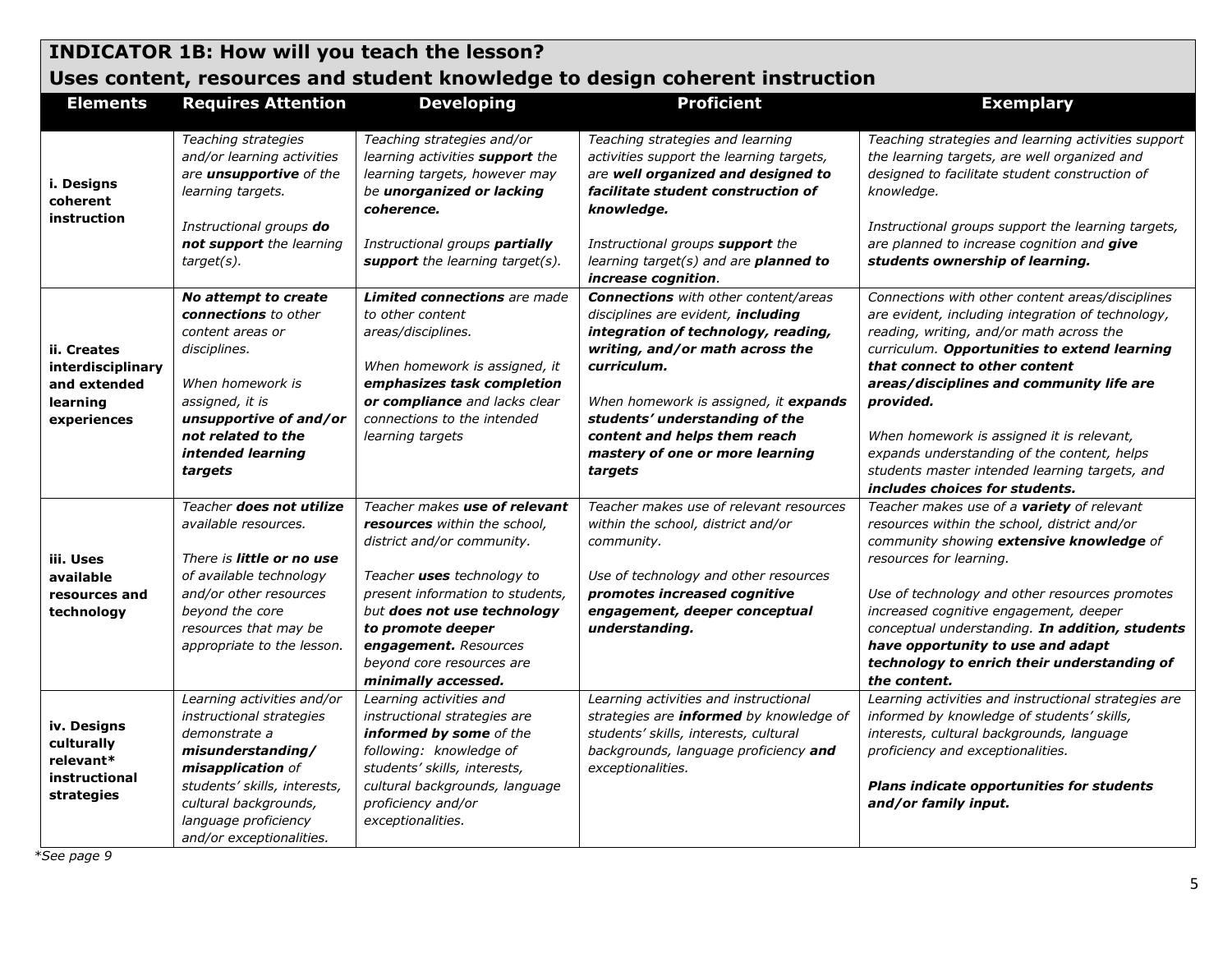## **INDICATOR 1C: How will you know if students learned what you taught? Plans for assessment and differentiation**

| <b>Elements</b>                                       | <b>Requires Attention</b>                                                                                                                                                                                                                               | <b>Developing</b>                                                                                                                                                                                                                                                                                | <b>Proficient</b>                                                                                                                                                                                                                                                                                                                                                                                              | <b>Exemplary</b>                                                                                                                                                                                                                                                                                                                                                                                                                                                                                                                                             |
|-------------------------------------------------------|---------------------------------------------------------------------------------------------------------------------------------------------------------------------------------------------------------------------------------------------------------|--------------------------------------------------------------------------------------------------------------------------------------------------------------------------------------------------------------------------------------------------------------------------------------------------|----------------------------------------------------------------------------------------------------------------------------------------------------------------------------------------------------------------------------------------------------------------------------------------------------------------------------------------------------------------------------------------------------------------|--------------------------------------------------------------------------------------------------------------------------------------------------------------------------------------------------------------------------------------------------------------------------------------------------------------------------------------------------------------------------------------------------------------------------------------------------------------------------------------------------------------------------------------------------------------|
| i. Plans<br>formative and<br>summative<br>assessments | Planning indicates teacher<br>has <b>limited</b><br><b>understanding</b> of the role<br>and use of formative<br>assessment* to adapt<br>instruction to student<br>needs.<br>Assessments are<br>primarily summative<br>and used for grading<br>purposes. | Planning indicates the use of<br>formative* and/or<br>summative assessment<br>strategies appropriate to the<br>lesson's learning targets and/or<br>activities.<br>Assessment is <b>primarily done</b><br>by the teacher with minimal<br>opportunities for students<br>to self-assess their work. | Planning indicates the use of formative*<br>and/or summative assessment strategies<br>appropriate to the lesson's learning<br>targets and activities. Formative<br>assessments are designed to help the<br>teacher make immediate instructional<br>adjustments.<br><b>Plans indicate opportunities for</b><br>student self-assessment and student<br>involvement in the development of<br>assessment criteria. | Planning indicates the use of formative* and/or<br>summative assessment strategies appropriate to<br>the lesson's learning targets and activities.<br>Formative assessments are designed to help the<br>teacher make immediate and future instructional<br>adjustments.<br>Plans indicate frequent opportunities for students<br>to assess themselves and their peers <b>against</b><br>clearly established exemplars and/or<br>performance criteria. Plans indicated<br>opportunities for student involvement in the<br>development of assessment criteria. |
| ii. Plans for<br>differentiation                      | <b>No evidence of</b><br>differentiation $**$ of<br>learning experiences,<br>content or product based<br>on student data or<br>otherwise documented<br>student needs                                                                                    | <b>Limited</b> evidence of<br>differentiation $**$ of learning<br>experiences, content or product<br>based on student data or<br>otherwise documented student<br>needs                                                                                                                           | Planning of differentiation** is based<br>on student data and/or otherwise<br>documented student needs and takes<br>into consideration the learning<br>experiences, content or product.                                                                                                                                                                                                                        | Planning of differentiation** is based on student<br>data and takes into consideration the learning<br>experience, content and product.                                                                                                                                                                                                                                                                                                                                                                                                                      |

*\*Formative assessments are a range of formal and informal assessment procedures used within the cycle of learning to monitor student understanding and make instructional adjustments to help every student master the learning targets.*

*\*\*Differentiation is the process teachers use to plan learning experiences which intentionally respond to learner differences. Students would have opportunities to work at their levels of readiness (assessed levels of skills and knowledge), in preferred and varied learning modes/styles, and engage their interests in order to achieve curricular goals.*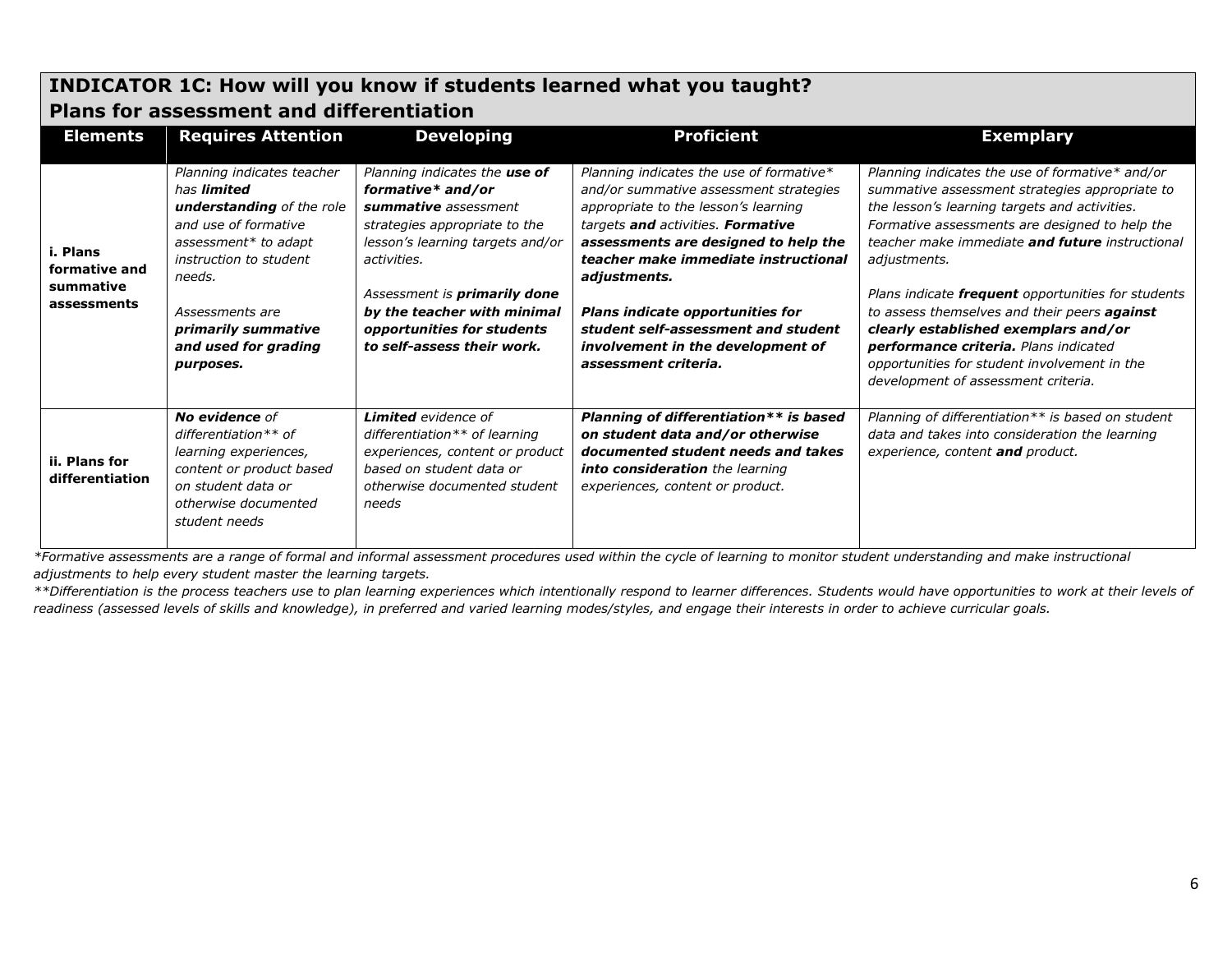## **Domain 2: Classroom Environment**

*The teacher creates and implements a physical and interpersonal classroom environment that supports student learning.*

## **INDICATOR 2A: How does your classroom promote a culture of learning?**

**Creates a respectful classroom culture of trust, safety and high expectations**

| <b>Element</b>                               | <b>Requires Attention</b>                                                                                                                                                                                                                                                   | <b>Developing</b>                                                                                                                                                                                                                        | <b>Proficient</b>                                                                                                                                                                                                                                                | <b>Exemplary</b>                                                                                                                                                                                                                                                                                                                                                      |
|----------------------------------------------|-----------------------------------------------------------------------------------------------------------------------------------------------------------------------------------------------------------------------------------------------------------------------------|------------------------------------------------------------------------------------------------------------------------------------------------------------------------------------------------------------------------------------------|------------------------------------------------------------------------------------------------------------------------------------------------------------------------------------------------------------------------------------------------------------------|-----------------------------------------------------------------------------------------------------------------------------------------------------------------------------------------------------------------------------------------------------------------------------------------------------------------------------------------------------------------------|
| i. Creates a<br>safe learning<br>environment | Teacher creates a physical<br>environment and/or<br>classroom culture that is<br>not safe and/or does not<br>support the development<br>of positive social and<br>personal skills.                                                                                          | Teacher creates a physical<br>environment and/or classroom<br>culture that partially supports<br>the development of positive<br>social and personal skills.<br><b>Teacher and students build</b><br>positive relationships.              | Teacher creates a physical environment<br>and/or classroom culture that supports<br>the development of positive social and<br>personal skills.<br>Teacher and students build positive<br>relationships.                                                          | Teacher creates a physical environment and/or<br>classroom culture that supports the development<br>of positive social and personal skills.<br>Teacher and students build positive relationships.<br>Students assume the responsibility to create<br>positive relationships that contribute to<br>learning activities.                                                |
| ii. Establishes<br>a culture of<br>learning  | Teacher does not display<br>or encourage enthusiasm<br>or positive attitude for<br>learning.<br><b>Classroom instruction is</b><br>characterized by low<br>expectations and task<br>completion.                                                                             | Teacher displays a positive<br>attitude and importance of the<br>work but with minimal buy-in<br>by the students.<br><b>Instructions and interactions</b><br>convey only modest<br>expectations for student<br>learning and achievement. | The teacher supports a culture where<br>instructional outcomes and classroom<br>interactions convey high cognitive<br>expectations for most students.<br>Students engage in work of high<br>quality and demonstrate enthusiasm<br>and effort in completing work. | Students engage in complex cognitive tasks,<br>and there is evidence of students constructing<br>their own knowledge. Instructional outcomes<br>and classroom interactions convey high<br>expectations for all students.<br>Students independently and collaboratively<br>engage in work of high quality and demonstrate<br>enthusiasm and effort in completing work. |
| iii. Creates a<br>culture of<br>persistence  | No evidence that the<br>teacher perseveres<br>through challenges and<br>instead gives up or blames<br>students for their lack of<br>success.<br>No evidence that<br>students are developing<br>an ability to persevere<br>through challenging or<br>complex learning tasks. | <b>Teacher takes responsibility</b><br>for leading students to mastery<br>of learning targets.<br>There is minimal evidence that<br>students are developing an<br>ability to persevere through<br>challenging or complex tasks.          | <b>Students and teacher take responsibility</b><br>for achieving learning targets.<br>Teacher provides support so that<br>students persevere when challenged<br>with complex learning activities.                                                                | Students and teacher take responsibility for<br>achieving learning targets.<br>Teacher provides support so that students<br>persevere when challenged with complex learning<br>activities.<br>Students use problem solving and group skills<br>to influence and guide others toward the<br>learning target(s).                                                        |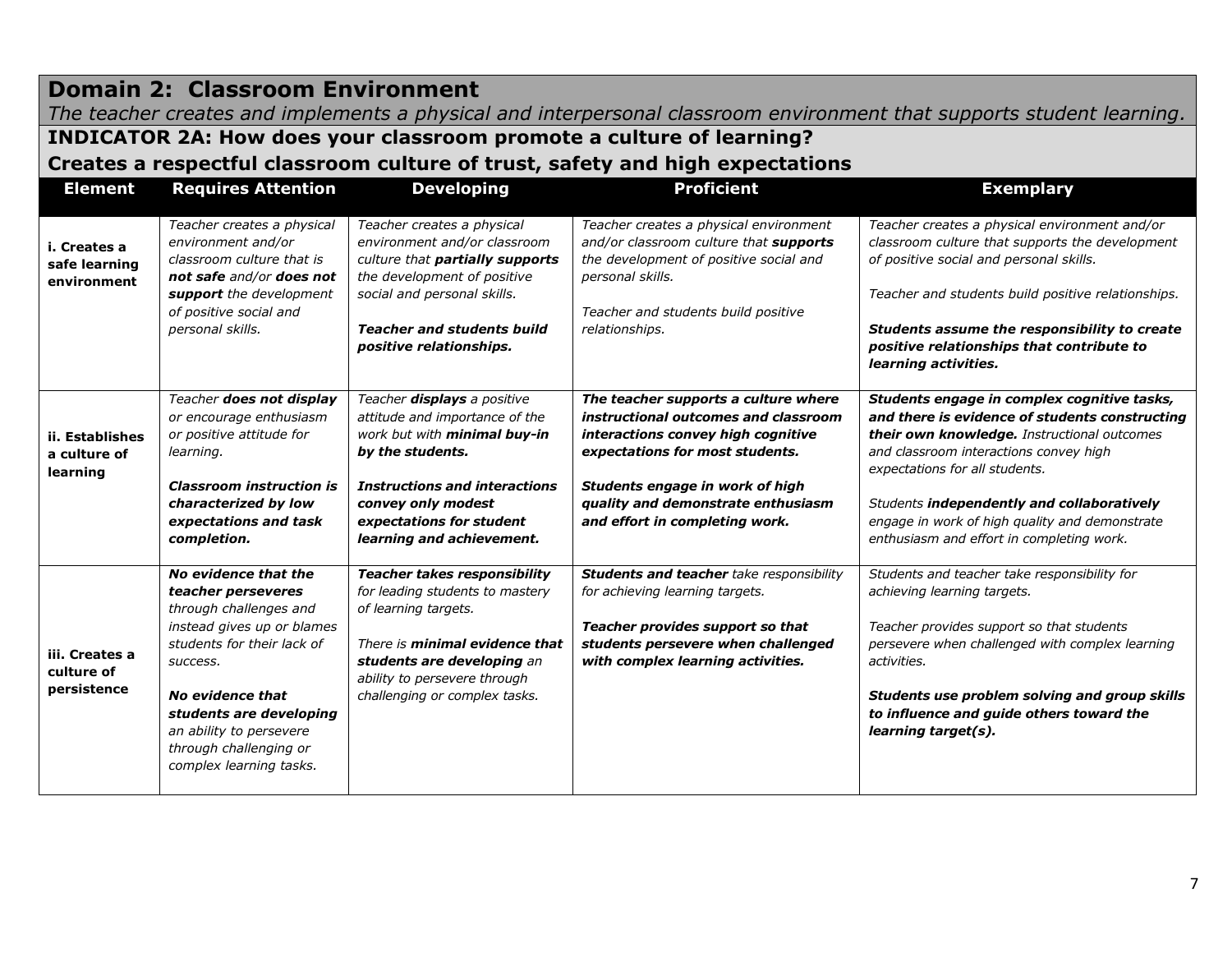|                                                                            | EStablistics and manitality clear expectations for classifically and behavior management                                                                                                                                 |                                                                                                                                                                                                                                                                                                                                                                           |                                                                                                                                                                                                                                                        |                                                                                                                                                                                                                                                                                                                                                        |  |  |
|----------------------------------------------------------------------------|--------------------------------------------------------------------------------------------------------------------------------------------------------------------------------------------------------------------------|---------------------------------------------------------------------------------------------------------------------------------------------------------------------------------------------------------------------------------------------------------------------------------------------------------------------------------------------------------------------------|--------------------------------------------------------------------------------------------------------------------------------------------------------------------------------------------------------------------------------------------------------|--------------------------------------------------------------------------------------------------------------------------------------------------------------------------------------------------------------------------------------------------------------------------------------------------------------------------------------------------------|--|--|
| <b>Elements</b>                                                            | <b>Requires Attention</b>                                                                                                                                                                                                | <b>Developing</b>                                                                                                                                                                                                                                                                                                                                                         | <b>Proficient</b>                                                                                                                                                                                                                                      | <b>Exemplary</b>                                                                                                                                                                                                                                                                                                                                       |  |  |
| i. Establishes<br>and maintains<br>classroom<br>routines and<br>procedures | Teacher does not clearly<br>communicate directions<br>and procedures.<br>Students do not comply<br>or are unaware of<br>classroom procedures or<br>behavior expectations and<br>excessive instructional<br>time is lost. | Teacher establishes clear<br>expectations for classroom<br>procedures; however, there is<br>evidence of <i>inconsistent</i><br>management of routines that<br>result in a loss of instructional<br>time.<br>Students comply minimally<br>with procedures that are set and<br>monitored by the teacher.                                                                    | Teacher establishes clear expectations for<br>classroom procedures. Transitions are<br>organized and orderly. Most students<br>adhere to procedures. Minimal<br>instructional time is lost in handling<br>non-instructional duties.                    | Teacher and students establish clear<br>expectations for classroom procedures.<br>Transitions are organized and orderly. Students<br>assume responsibility for classroom routines<br>and procedures that result in no loss of<br>instructional time.                                                                                                   |  |  |
| ii. Monitors<br>and provides<br>feedback on<br>student<br>behavior         | Students receive behavior<br>feedback that is <b>neither</b><br>constructive nor timely.<br><b>Students</b> receive little or<br>no feedback on positive<br>behavior.                                                    | Students receive behavior<br>feedback that is constructive<br>and timely, but infrequently<br>receive acknowledgement of<br>positive behavior.<br>The teacher monitors student<br>behavior but responses to<br>behavior are not preventative.<br>Students may be <b>unclear</b><br>about the behavior<br>expectations. Instruction is<br>disrupted by behavior incidents. | Students receive behavior feedback that is<br>constructive and timely. Students receive<br>frequent acknowledgement of positive<br>behavior.<br>The teacher monitors student behavior<br>and responses to behavior are<br>preventative and respectful. | Students receive behavior feedback that is<br>constructive and timely. Students receive frequent<br>acknowledgement of positive behavior.<br>Student behavior is monitored and responses to<br>behavior are preventative and respectful.<br><b>Students assume responsibility for</b><br>monitoring their behavior and the behavior<br>of their peers. |  |  |

# **INDICATOR 2B: How do you manage your classroom? Establishes and maintains clear expectations for classroom and behavior management**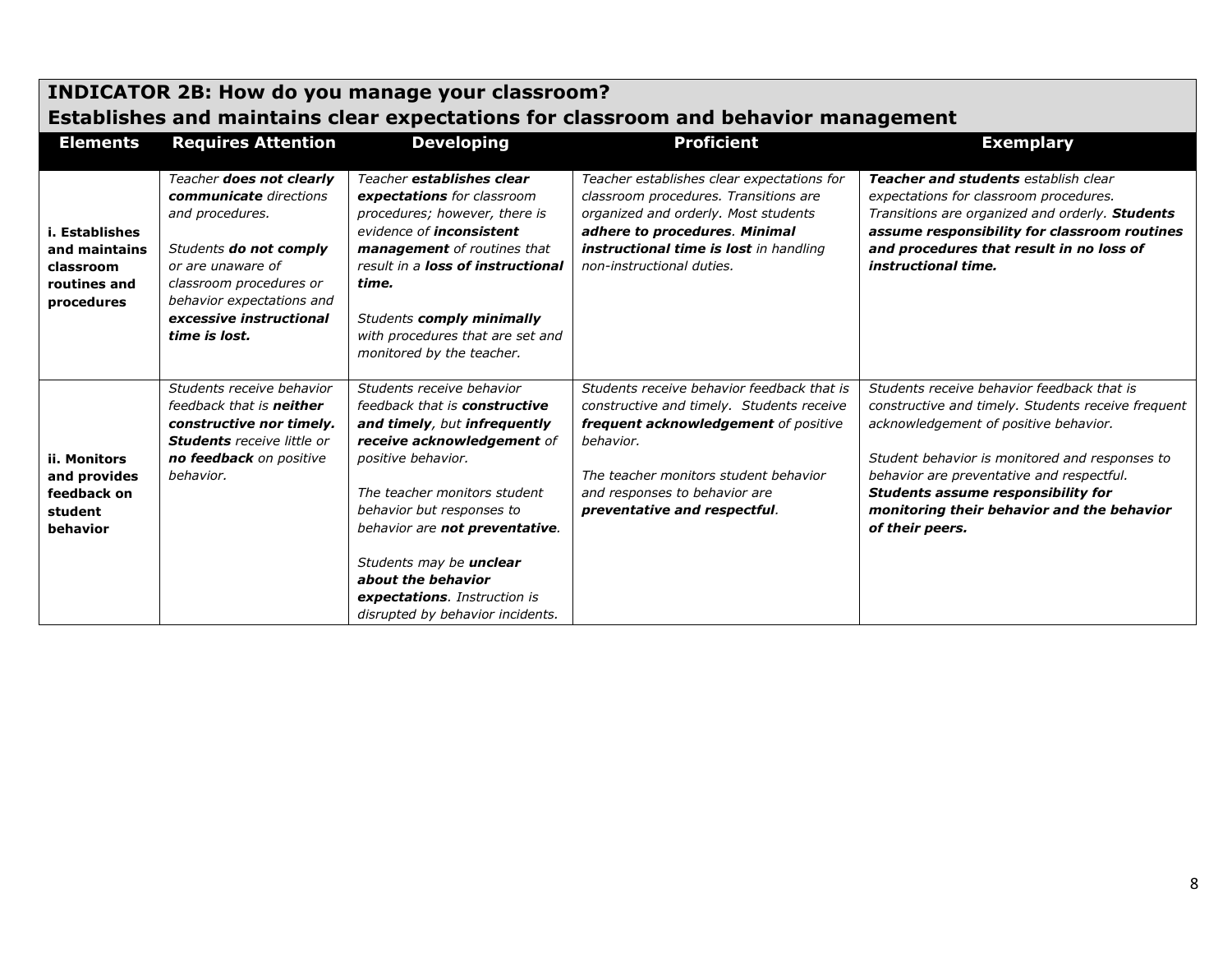# **Domain 3: Classroom Instruction**

*The teacher engages students in learning and utilizes instructional strategies that help students understand content.*

## **INDICATOR 3A: How do you communicate content to students? Communicates learning targets and content clearly and effectively**

| <b>Elements</b>                                                  | <b>Requires Attention</b>                                                                                                                                                                                                                                                                                                                                            | <b>Developing</b>                                                                                                                                                                                                                                                                                                                      | <b>Proficient</b>                                                                                                                                                                                                                                                                                          | <b>Exemplary</b>                                                                                                                                                                                                                                                                                                                                                        |
|------------------------------------------------------------------|----------------------------------------------------------------------------------------------------------------------------------------------------------------------------------------------------------------------------------------------------------------------------------------------------------------------------------------------------------------------|----------------------------------------------------------------------------------------------------------------------------------------------------------------------------------------------------------------------------------------------------------------------------------------------------------------------------------------|------------------------------------------------------------------------------------------------------------------------------------------------------------------------------------------------------------------------------------------------------------------------------------------------------------|-------------------------------------------------------------------------------------------------------------------------------------------------------------------------------------------------------------------------------------------------------------------------------------------------------------------------------------------------------------------------|
| i. Uses content<br>language to<br>promote<br>learning            | Teacher's use of content-<br>specific vocabulary<br>contains content errors<br>showing a lack of content<br>knowledge, which impedes<br>learning. Explanation of<br>content is not culturally<br>relevant*.<br>Students <b>do not use</b><br>content-specific<br><b>vocabulary</b> or are not<br>encouraged to use<br>content-specific vocabulary<br>by the teacher. | Teacher uses content-specific<br>vocabulary that is <b>accurate</b> ;<br>however, the use of culturally<br>relevant* content explanations<br>are limited/ inconsistent.<br><b>Students inconsistently use</b><br>the content-specific<br><b>vocabulary</b> or are minimally<br>encouraged to use content<br>vocabulary by the teacher. | Teacher uses accurate, culturally<br>relevant* content-specific vocabulary to<br>increase student understanding and<br>cognitive engagement.<br><b>Students use content-specific</b><br>vocabulary during class conversations<br>and/or are <b>encouraged</b> to use content<br>vocabulary by the teacher. | Teacher's accurate use of content-specific<br>language contributes to student use and<br>acquisition of content and vocabulary while<br>enriching the lesson.<br>Students have internalized the content-<br>specific language and use it in dialogue.<br>Students promote cultural relevance* by<br>explaining language and cultural<br>nuances/context to their peers. |
| ii.<br><b>Communicates</b><br>learning<br>targets and<br>content | Learning targets and/or<br>explanations of the content<br>are unclear,<br><i>inappropriate, or</i><br>missing; expectations or<br>directions are unclear.                                                                                                                                                                                                            | Learning targets and<br>explanation of content are clear<br>for most students and contain<br>appropriate levels of detail,<br>however some students are<br>confused; expectations or<br>directions may be unclear.                                                                                                                     | Learning targets and explanation of<br>content are communicated during the<br>lesson in a variety of formats and<br>contain appropriate levels of detail.<br>Students can articulate the learning<br>targets and understand directions.                                                                    | Teacher's explanation of content is creative and<br>connected to students' knowledge and<br>experience. Students contribute by<br>explaining content to their peers.<br>Students understand directions; students may<br>develop directions and procedures when<br>appropriate to the activity.                                                                          |

*\* Culturally relevant strategies provide education within the framework of culture (rather than culture in the framework of education) by considering the applicability of teaching materials, methods or programs to students' ethnicity, social status, gender, religion, home and community environment, and/or personal experiences, so that we create learning environments that build upon the language, experiences, learning styles and strengths of students.*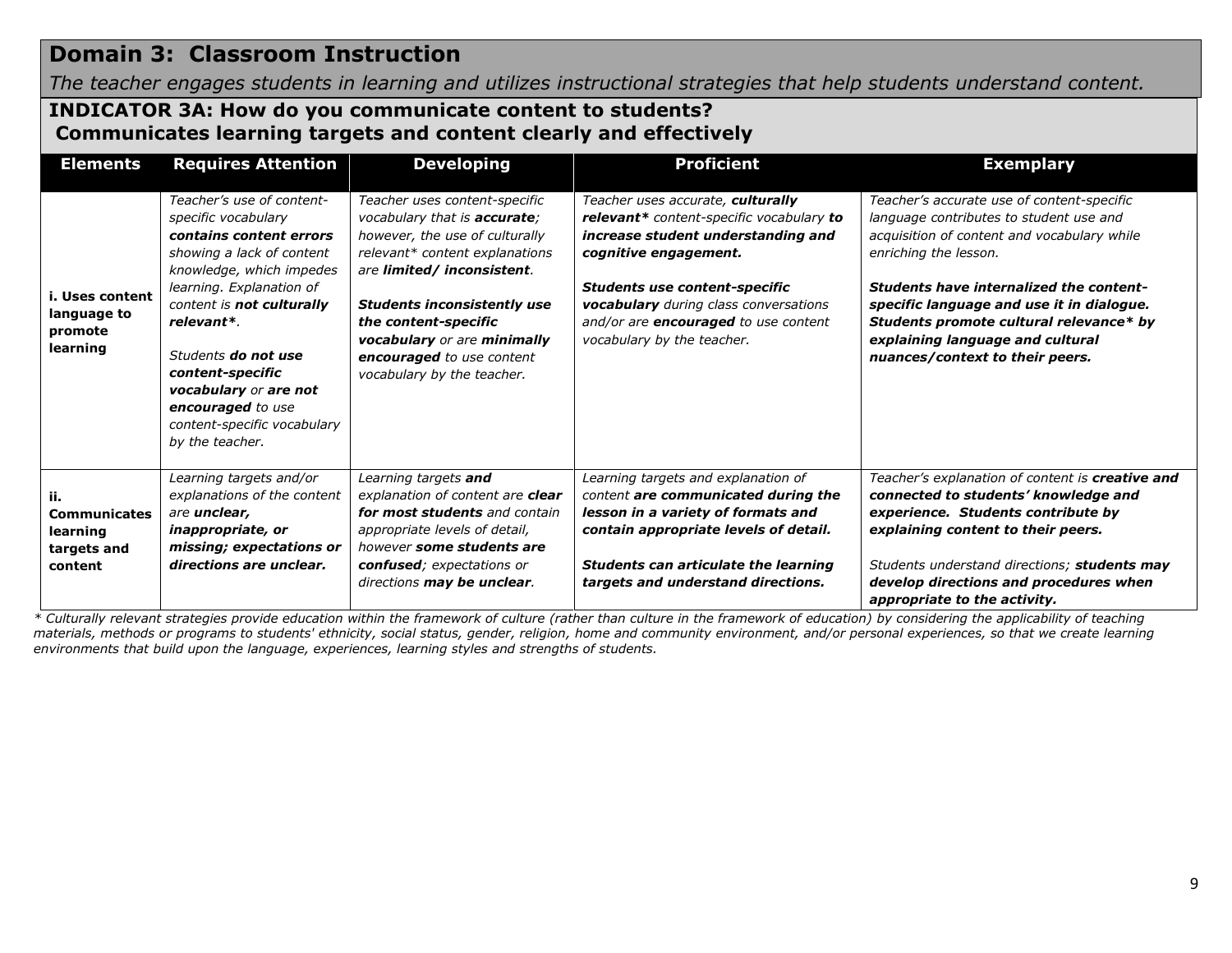# **INDICATOR 3B: What strategies do you use to engage students and promote their ownership of learning? Facilitates activities and discussions that promote high cognitive engagement**

| <b>Elements</b>                                                                 | <b>Requires Attention</b>                                                                                                                                                         | <b>Developing</b>                                                                                                                                                                                                                                                                                                                                                                                                                                                                                                                      | <b>Proficient</b>                                                                                                                                                                                                                                                                                                                                                                                                                                                                                                                                   | <b>Exemplary</b>                                                                                                                                                                                                                                                                                                                                                                                                                                                                                                                                                                                            |
|---------------------------------------------------------------------------------|-----------------------------------------------------------------------------------------------------------------------------------------------------------------------------------|----------------------------------------------------------------------------------------------------------------------------------------------------------------------------------------------------------------------------------------------------------------------------------------------------------------------------------------------------------------------------------------------------------------------------------------------------------------------------------------------------------------------------------------|-----------------------------------------------------------------------------------------------------------------------------------------------------------------------------------------------------------------------------------------------------------------------------------------------------------------------------------------------------------------------------------------------------------------------------------------------------------------------------------------------------------------------------------------------------|-------------------------------------------------------------------------------------------------------------------------------------------------------------------------------------------------------------------------------------------------------------------------------------------------------------------------------------------------------------------------------------------------------------------------------------------------------------------------------------------------------------------------------------------------------------------------------------------------------------|
| i. Uses<br>instructional<br>strategies* to<br>engage<br>students in<br>learning | Students are minimally<br>engaged or disengaged<br>in the lesson.<br>Students <b>do not have</b><br>opportunities to practice,<br>apply or demonstrate that<br>they are learning. | Students may be behaviorally<br>engaged, but are<br>inconsistently engaged in<br>rigorous and relevant learning<br>experiences.<br><b>Higher order thinking</b><br>demand is infrequent in<br>instruction and discussion.<br>Instructional strategies* are not<br>aligned with learning targets<br>and/or do not promote<br>learning for some students.<br>Differentiation is based on<br>students' level of understanding.<br>Students have limited<br>opportunities to practice,<br>apply and demonstrate that they<br>are learning. | Students are cognitively engaged in<br>rigorous and relevant learning experiences<br>demonstrating the use of higher order<br>thinking through varied instruction<br>and the use of inquiry methods<br>relevant to the discipline.<br>Instructional strategies* are aligned with<br>learning targets and promote learning for<br>all students. Differentiation of instruction<br>is based on each student's level of<br>understanding.<br>Students have opportunities to<br>meaningfully practice, apply and<br>demonstrate that they are learning. | All students are cognitively engaged in rigorous<br>and relevant learning experiences demonstrating<br>the use of higher order thinking through varied<br>instruction and the use of inquiry methods<br>relevant to the discipline.<br><b>Students initiate experiences to increase</b><br>relevance and cognition. In addition to<br>differentiated and aligned instructional<br>strategies* and group work, the lesson<br>provides appropriate options for student<br>initiative and choice.<br>Students have opportunities to meaningfully<br>practice, apply and demonstrate that they are<br>learning. |
| ii. Uses<br>questioning<br>and discussion<br>techniques                         | Classroom questioning<br>techniques result in<br>student recitation with<br>low cognitive challenge.<br>A few students dominate<br>the conversations.                             | Students receive a mixture of<br>low and high cognitively<br>challenging questions<br>irrespective of current and<br>desired level of<br>understanding.<br>Student discussions provide<br>limited evidence of cognitive<br>engagement.<br><b>Student mistakes and</b><br>misconceptions are<br>addressed.<br><b>Teacher attempts to engage</b><br>all students.                                                                                                                                                                        | Students receive low and high cognitively<br>challenging questions, deliberately<br>posed by the teacher based on current<br>and desired level of understanding.<br>Student discussions provide evidence of<br>cognitive engagement.<br>Student mistakes and misconceptions are<br>addressed.<br>All students are held accountable to<br>answer questions. Volunteers and<br>non-volunteers are called on.                                                                                                                                          | Students receive low and high cognitively<br>challenging questions, deliberately posed by the<br>teacher based on current and desired level of<br>understanding. Students also formulate<br>questions.<br>Student discussions provide evidence of cognitive<br>engagement. Students initiate, participate and<br>lead academic discussions. All students are<br>engaged in learning through conversations.<br>All students are held accountable to answer<br>questions. Volunteers and non-volunteers are<br>called on.                                                                                     |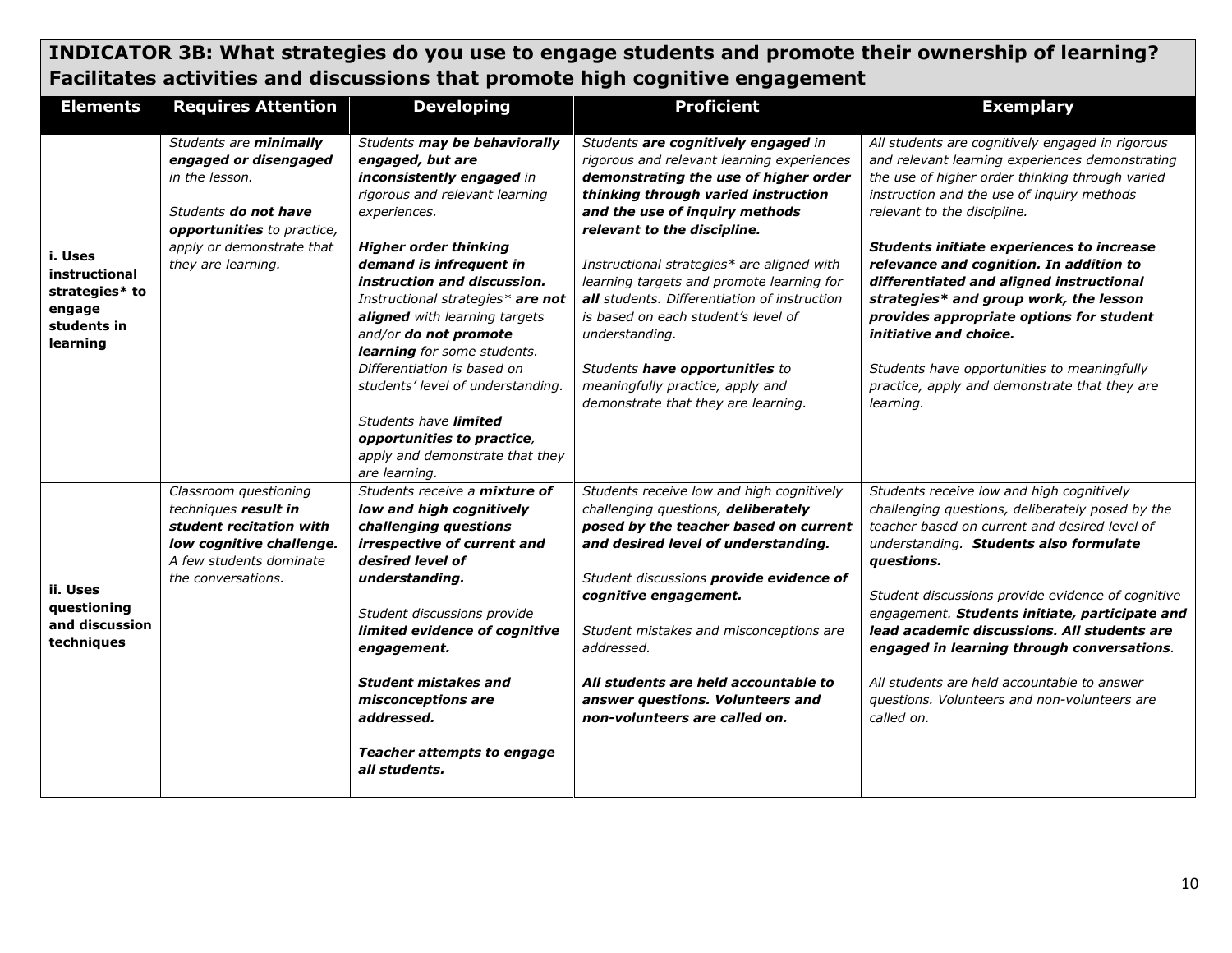| <b>Elements</b>                                    | <b>Requires Attention</b>                                                                                                                                                | <b>Developing</b>                                                                                                                                                                                                                                                                                                                                                                                                                                              | <b>Proficient</b>                                                                                                                                                                                                                                                                                                                                                                       | <b>Exemplary</b>                                                                                                                                                                                                                                                                                                                                                                                |
|----------------------------------------------------|--------------------------------------------------------------------------------------------------------------------------------------------------------------------------|----------------------------------------------------------------------------------------------------------------------------------------------------------------------------------------------------------------------------------------------------------------------------------------------------------------------------------------------------------------------------------------------------------------------------------------------------------------|-----------------------------------------------------------------------------------------------------------------------------------------------------------------------------------------------------------------------------------------------------------------------------------------------------------------------------------------------------------------------------------------|-------------------------------------------------------------------------------------------------------------------------------------------------------------------------------------------------------------------------------------------------------------------------------------------------------------------------------------------------------------------------------------------------|
|                                                    | Student grouping does<br>not advance progress<br>toward learning targets.                                                                                                | Student groupings promote<br>limited positive engagement<br>and minimally advance                                                                                                                                                                                                                                                                                                                                                                              | Student groupings support cognitive<br>engagement and instructional outcomes<br>of lesson.                                                                                                                                                                                                                                                                                              | Student groupings support cognitive engagement<br>and instructional outcomes of lesson.                                                                                                                                                                                                                                                                                                         |
| iii. Groups<br>strategically                       | Students do not receive<br>guidance around group<br>norms, routines and<br>rules.                                                                                        | progress toward learning<br>targets.<br>Students are unclear of group<br>norms, routines and rules.                                                                                                                                                                                                                                                                                                                                                            | Students understand group norms,<br>routines and rules. Student adherence to<br>group norms, routines and rules is<br>monitored by the teacher.                                                                                                                                                                                                                                         | Students understand group norms, routines and<br>rules. Students self-monitor and adjust<br>norms to ensure learning.<br>Students use peers as resources and work<br>together to achieve learning targets.                                                                                                                                                                                      |
|                                                    | Students do not use peers<br>as resources and do not<br>have success working<br>together to achieve<br>learning targets.                                                 | Students rarely use peers as<br>resources and have mixed<br>success working together to<br>achieve learning targets.                                                                                                                                                                                                                                                                                                                                           | Students use peers as resources and<br>work together to achieve learning targets.                                                                                                                                                                                                                                                                                                       |                                                                                                                                                                                                                                                                                                                                                                                                 |
| iv. Uses<br>appropriate<br>pacing and<br>structure | The lesson has no<br>evidence of a structure.<br>Pacing of the lesson is too<br>slow, too rushed or<br><b>both.</b> As a result, pacing<br>hinders active<br>engagement. | Lesson has a recognizable<br>structure, however may be<br>missing some components<br>and is not taught using the<br>gradual release of<br>responsibility**.<br>Students are <b>limited</b> in their<br>opportunities to engage and<br>reflect during the lesson.<br>Pacing is generally<br>appropriate for the class as a<br>whole. Students who progress at<br>different learning rates have<br>limited opportunities for success<br>within lesson structure. | Lesson has a coherent structure that<br>includes all lesson components and is<br>taught based on the gradual release of<br>responsibility**.<br>Students have opportunities for<br>engagement and reflection during the<br>lesson.<br>Pacing is <b>appropriate</b> . Students who<br>progress at different learning rates have<br>opportunities for success within lesson<br>structure. | Lesson has a coherent structure that includes all<br>lesson components and includes the gradual<br>release of responsibility**.<br>Students have multiple opportunities for<br>cognitive engagement and reflection during the<br>lesson.<br>Pacing is appropriate. Students who progress at<br>different learning rates are provided many<br>opportunities for success within lesson structure. |

*\*Instructional strategies can include the use of resources and/ or technology.*

*\*\*For example "I do, we do, you do", "model, shared, guided, independent" or "Launch, Explore, Summary"*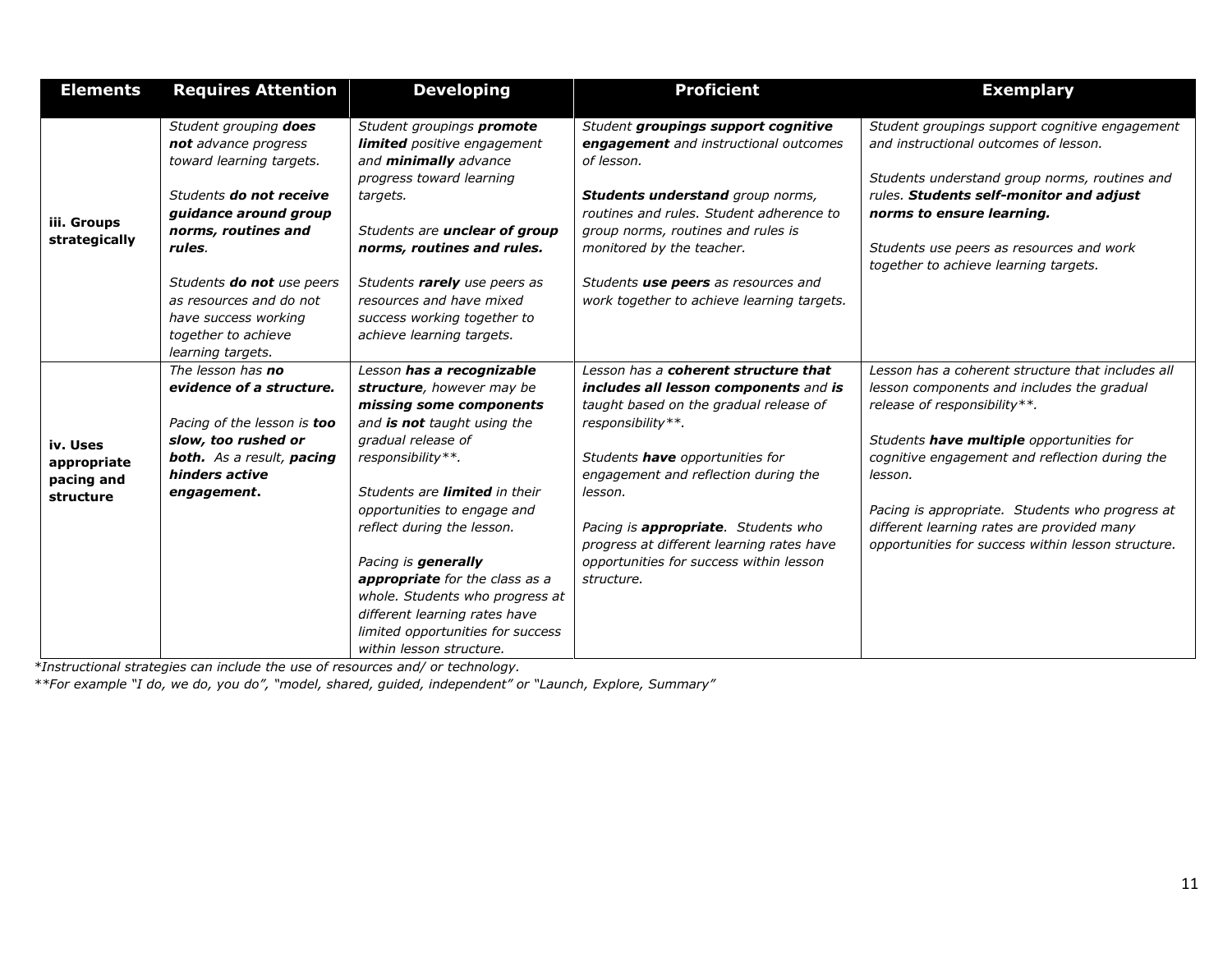# **INDICATOR 3C: How do you utilize student data to advance each student's learning? Uses varied assessment techniques to advance student learning**

| <b>Elements</b>                                                 | <b>Requires Attention</b>                                                                                                                                            | <b>Developing</b>                                                                                                                                                     | <b>Proficient</b>                                                                                                                                                                                                                                  | <b>Exemplary</b>                                                                                                                                                                                                                                                                              |
|-----------------------------------------------------------------|----------------------------------------------------------------------------------------------------------------------------------------------------------------------|-----------------------------------------------------------------------------------------------------------------------------------------------------------------------|----------------------------------------------------------------------------------------------------------------------------------------------------------------------------------------------------------------------------------------------------|-----------------------------------------------------------------------------------------------------------------------------------------------------------------------------------------------------------------------------------------------------------------------------------------------|
| i. Uses<br>formative<br>assessments<br>to inform<br>instruction | Teacher does not use<br>formative assessment<br>techniques to monitor student<br>progress and adjust<br>instruction to help students<br>master the learning targets. | Teacher uses some formative<br>assessment techniques to monitor<br>student progress and adjusts<br>instruction to help students master<br>the learning targets.       | Teacher uses formative assessment<br>practices to monitor and adjust<br>instruction.<br>Teacher shows persistence with<br>individual students and uses a<br>repertoire of strategies to meet<br>learning targets and the needs of all<br>students. | Teacher and students use formative assessment<br>practices to monitor and adjust instruction to<br>meet learning targets and the needs of all<br>students.<br>Teacher and students are persistent in<br>applying a repertoire of learning strategies to<br>attain the learning targets.       |
| ii. Provides<br>feedback to<br>advance<br>learning              | Students receive nonspecific<br><b>feedback</b> that does not quide<br>learning.<br>Students receive feedback<br>that is not timely.                                 | Students receive specific<br>feedback, but emphasis is on<br>procedures, compliance or<br>grades.<br>Timeliness of feedback is<br><i>inconsistent.</i>                | Students receive specific feedback<br>that promotes cognition.<br>Feedback is provided in a timely<br>manner to all students.                                                                                                                      | Students receive specific feedback that promotes<br>cognition.<br>Students provide feedback to each other that<br>promotes learning. Feedback is provided in a<br>timely manner to all students.                                                                                              |
| iii. Promotes<br>student self-<br>assessment                    | Students do not engage in<br>self-assessment.<br><b>Expectations for student</b><br>learning and assessment<br>criteria are not provided.                            | Students are generally aware of<br>their own level of achievement<br>against established expectations<br>for student learning and<br>established assessment criteria. | Students frequently assess and<br>monitor the quality of their own<br>work against established<br>expectations for student learning and<br>established assessment criteria.                                                                        | Students frequently assess and monitor the<br>quality of their own work and the work of their<br>peers against established expectations for<br>student learning and assessment criteria.<br>Students continually revise their work and<br>set goals to meet the expectations for<br>learning. |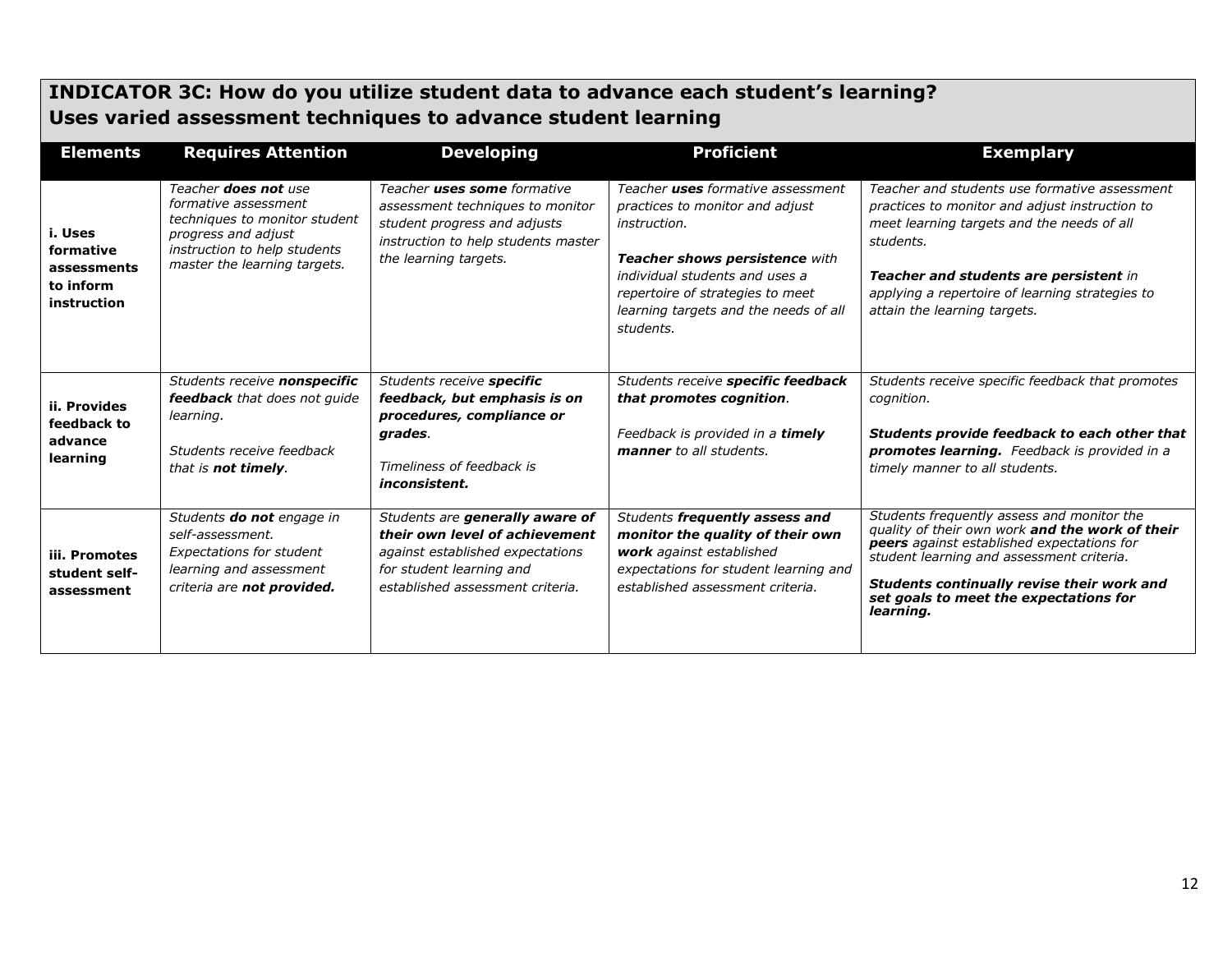# **Domain 4: Professional Responsibilities**

*The teacher participates in on-going professional development activities and collaborates with colleagues and families to advance learning for teachers and students.*

## **INDICATOR 4A: How do you reflect on your teaching? Reflects on teaching practice**

| <b>Elements</b>                                          | <b>Requires Attention</b>                                                                                                                                                                 | <b>Developing</b>                                                                                                                                                                                                                                                                   | <b>Proficient</b>                                                                                                                                                                                                                                                                                                                                                                                  | <b>Exemplary</b>                                                                                                                                                                                                                                                                                                                                                                                                                                                                                                                                      |
|----------------------------------------------------------|-------------------------------------------------------------------------------------------------------------------------------------------------------------------------------------------|-------------------------------------------------------------------------------------------------------------------------------------------------------------------------------------------------------------------------------------------------------------------------------------|----------------------------------------------------------------------------------------------------------------------------------------------------------------------------------------------------------------------------------------------------------------------------------------------------------------------------------------------------------------------------------------------------|-------------------------------------------------------------------------------------------------------------------------------------------------------------------------------------------------------------------------------------------------------------------------------------------------------------------------------------------------------------------------------------------------------------------------------------------------------------------------------------------------------------------------------------------------------|
| i. Uses self-<br>reflection to<br>improve<br>instruction | Teacher <b>does not</b><br>effectively use reflection<br>and self-assessment.                                                                                                             | With guidance, teacher is able<br>to use reflection and self-<br>assessment to assess student<br>learning. With guidance,<br>teacher is able to describe how a<br>lesson met goals and how<br>adjustments could be made to<br>meet the needs of most<br>students in future lessons. | Teacher accurately assesses his or her<br>own effectiveness using lesson artifacts<br>and student data to identify areas of<br>strength and areas for growth.                                                                                                                                                                                                                                      | Teacher accurately assesses his or her own<br>effectiveness using lesson artifacts and student<br>data to identify areas of strength and areas for<br>growth. Teacher models reflective practices<br>for other educators, through peer coaching,<br>sharing, facilitating or modeling in<br>professional learning communities.                                                                                                                                                                                                                        |
| ii. Uses<br>feedback to<br>improve<br>instruction        | Feedback from colleagues,<br>administrators, families,<br>students and professional<br>literature is resisted<br>and/or <b>does not</b> result in<br>changes in professional<br>practice. | Teacher occasionally uses<br>feedback from colleagues,<br>administrators and professional<br>literature to enhance<br>professional practice.                                                                                                                                        | Teacher seeks and uses feedback from<br>colleagues, administrators, families,<br>students and professional literature to<br>enhance professional practice. Uses<br>reflection and self-assessment to<br>thoughtfully assess instructional<br>practices and student learning.<br>Identifies alternative instructional<br>approaches that will increase<br>cognition and impact student<br>learning. | Teacher seeks and uses feedback from colleagues,<br>administrators, families, students and professional<br>literature to enhance professional practice. This<br>use of feedback changes practice that, in turn,<br>enhances student learning.<br>Consistently uses reflection and self-assessment<br>accurately to thoughtfully assess instructional<br>practices and student learning. Offers<br>alternative instructional approaches,<br>articulating probable success of different<br>courses of action that will most impact<br>student learning. |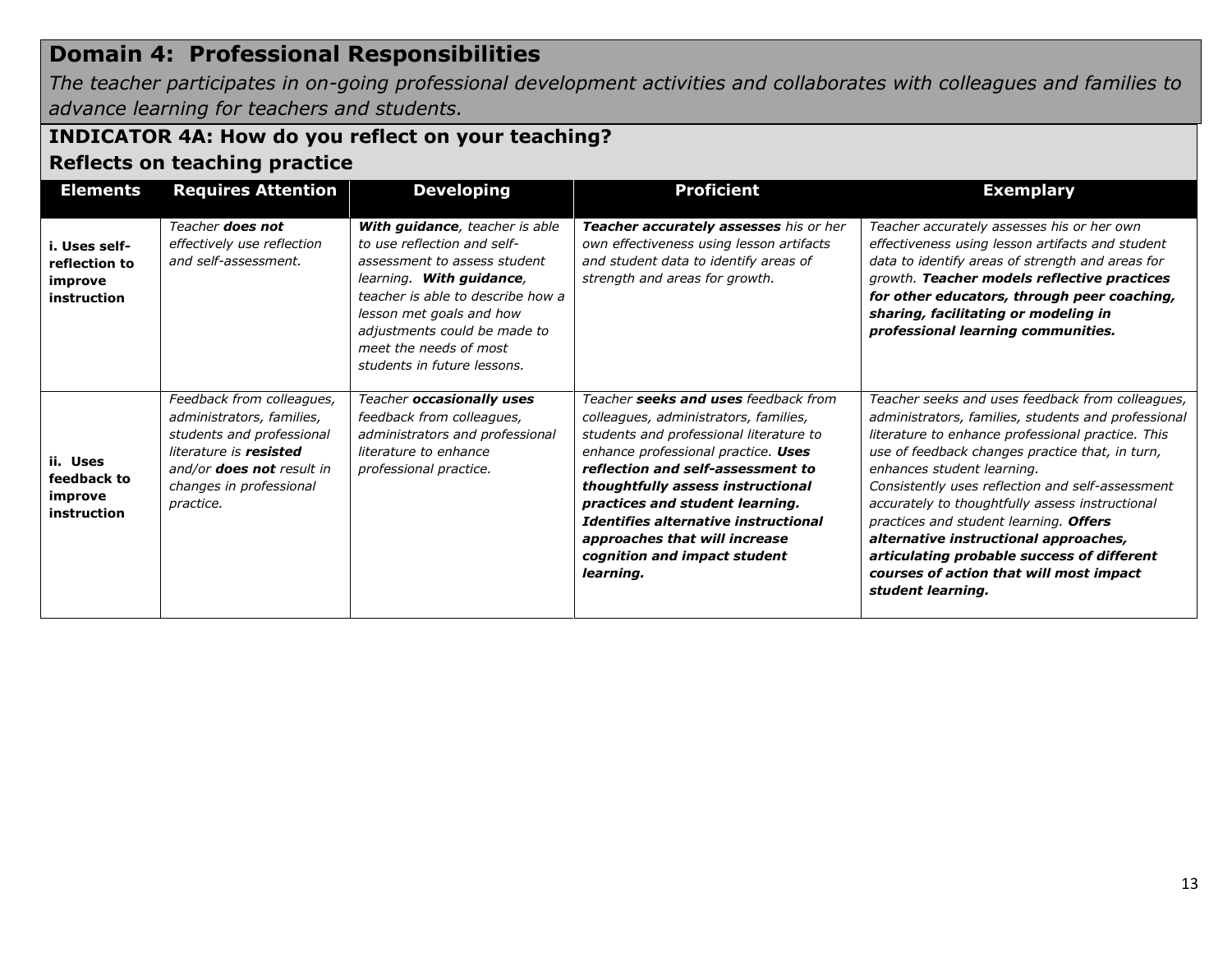# **INDICATOR 4B: How do you continue to improve your practice? Professional development**

| <b>Elements</b>                                                      | <b>Requires Attention</b>                                                                                                                                                                                                  | <b>Developing</b>                                                                                                                                                                            | <b>Proficient</b>                                                                                                                                                                                                                                  | <b>Exemplary</b>                                                                                                                                                                                                                                            |
|----------------------------------------------------------------------|----------------------------------------------------------------------------------------------------------------------------------------------------------------------------------------------------------------------------|----------------------------------------------------------------------------------------------------------------------------------------------------------------------------------------------|----------------------------------------------------------------------------------------------------------------------------------------------------------------------------------------------------------------------------------------------------|-------------------------------------------------------------------------------------------------------------------------------------------------------------------------------------------------------------------------------------------------------------|
| Participation<br>in professional<br>development                      | Teacher <b>does not</b><br>contribute to or actively<br>and consistently<br>participate in professional<br>learning activities or other<br>activities designed to make<br>the school a productive<br>learning environment. | Teacher <b>provides evidence</b> of<br>continual participation in<br>professional learning activities.<br><b>Participation results in</b><br>implementation of practices<br>from activities. | Teacher provides evidence of continual<br>participation in relevant professional<br>learning activities in varied formats.<br><b>Implementation of practices from</b><br>activities results in increased student<br>learning.                      | Teacher creates and engages in meaningful<br>professional growth activities for self; contributes<br>and advocates to and for the learning of students,<br>colleagues and the community                                                                     |
| ij.<br><b>Collaboration</b><br>with<br>colleagues                    | Teacher resists<br>collaboration with<br>colleagues and detracts<br>from collaborative<br>processes when engaged<br>in them.                                                                                               | Teacher collaborates with<br>colleagues to address student<br>needs identified by data.                                                                                                      | Teacher collaborates with colleagues to<br>analyze student data, set focused<br>goals, design common assessments<br>and analyze student work.<br><b>Collaboration results in increased</b><br>student learning and instructional<br>effectiveness. | <b>Teacher leads collaboration</b> with colleagues<br>where they analyze student data, set focused<br>goals, design common assessments and analyze<br>student work. Collaboration results in increased<br>student learning and instructional effectiveness. |
| iii. Contributes<br>to school and<br>district culture<br>of learning | Teacher <b>does not</b><br>support or acts as a<br>negative force to the<br>culture for professional<br>learning at site and/or<br>District.                                                                               | Teacher occasionally<br>contributes to development of<br>a productive learning<br>environment at the site and<br>District levels.                                                            | Teacher contributes to development of a<br>productive learning environment at the<br>site and District level.                                                                                                                                      | Teacher shows initiative, has made<br>substantial contributions at the school and<br>District levels, and serves as a positive role<br>model.                                                                                                               |